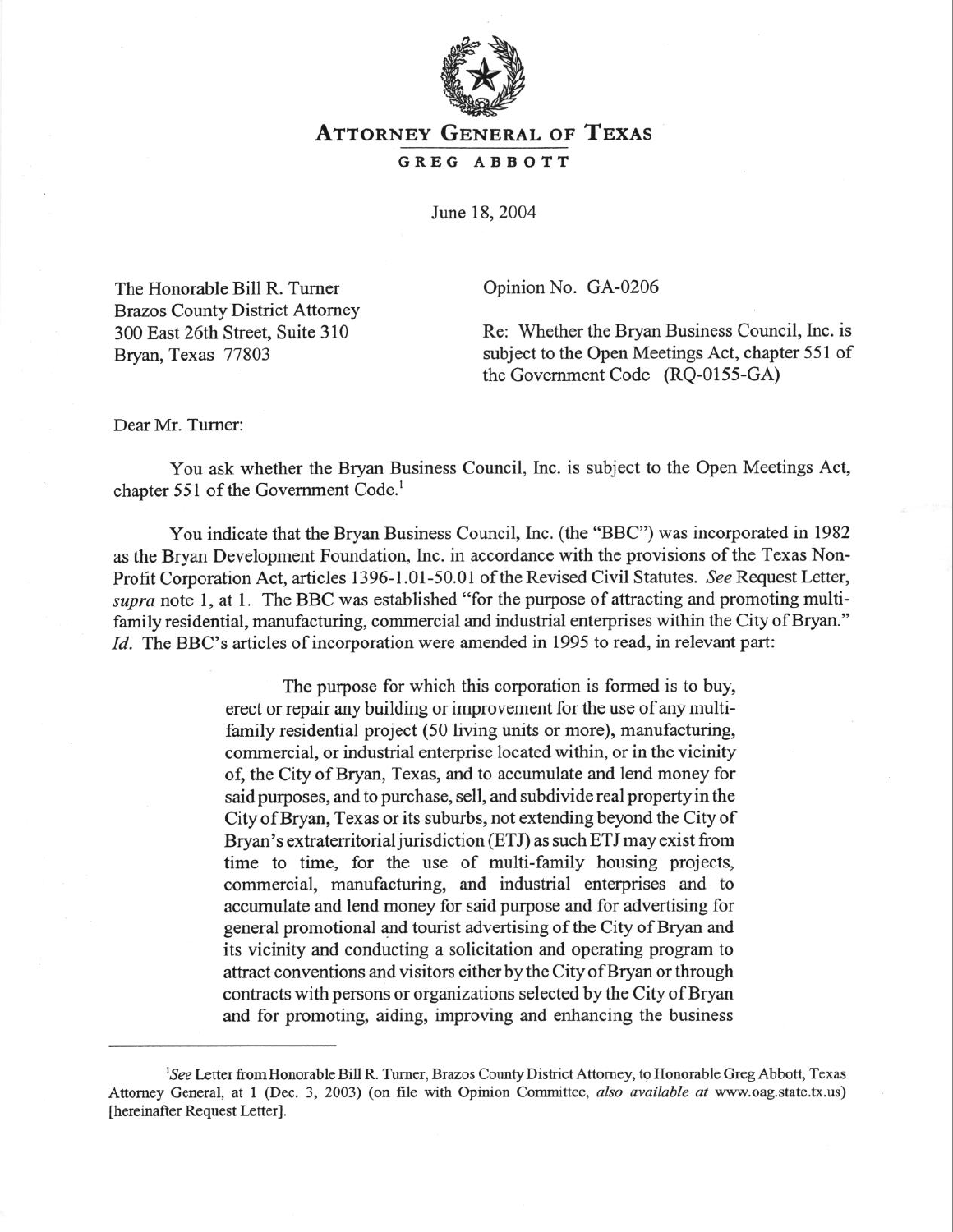community of the City of Bryan and its vicinity so as to make the area a more attractive location for business and commercial enterprises, by entering into joint ventures with governmental agencies, quasigovernmental agencies and profit and non-profit corporations in projects designed to advance and foster business and commerce in the City of Bryan, and Brazos County, Texas and in the six counties contiguous to Brazos County (the Brazos Valley Region).

Bryan Business Council, Amendment to Articles of Incorporation, Article II (July 20, 1995).

The Open Meetings Act provides that "[elvery regular, special, or called meeting of a governmental body shall be open to the public, except as provided by this chapter." **TEX. GOV'T CODE** ANN. 5 55 1.002 (Vernon 1994). A "governmental body" is defined as:

> (A) a board, commission, department, committee, or agency within the executive or legislative branch of state government that is directed by one or more elected or appointed members;

(B) a county commissioners court in the state;

(C) a municipal governing body in the state;

(D) a deliberative body that has rulemaking or quasi-judicial power and that is classified as a department, agency, or political subdivision of a county or municipality;

(E) a school district board of trustees;

(F) a county board of school trustees;

(G) a county board of education;

(H) the governing board of a special district created by law;

(I) a local workforce development board created under Section 2308.253;

(J) a nonprofit corporation that is eligible to receive funds under the federal community services block grant program and that is authorized by this state to serve a geographic area of the state; and

(K) anonprofit corporation organized under Chapter 67, Water Code, that provides a water supply or wastewater service, or both, and is exempt from ad valorem taxation under Section 11.30, Tax Code.

**TEX. GOV'T CODE** ANN. \$551.001(3) (Vernon Supp. 2004).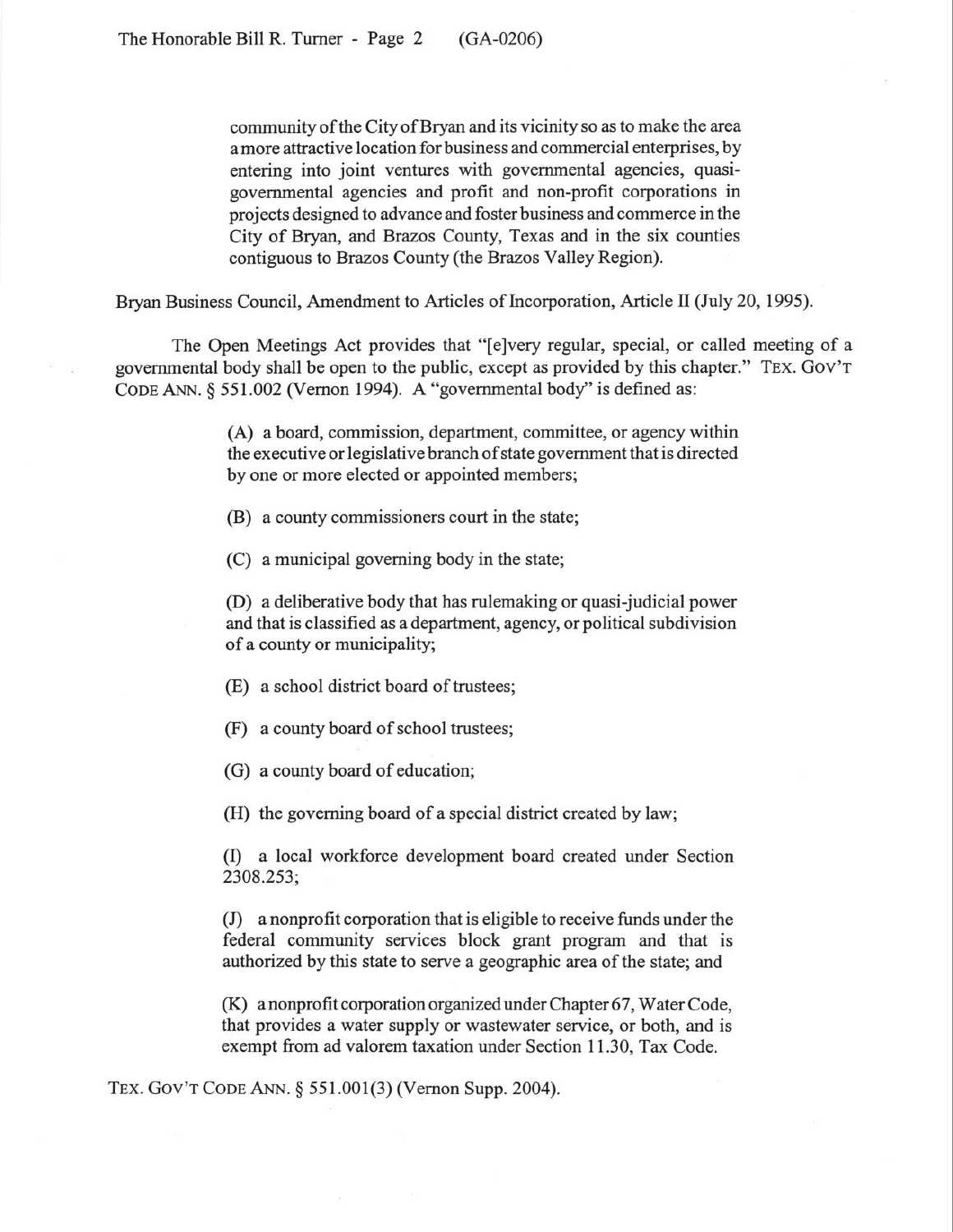You state that although "[t]he Board of Directors [of the BBC] is appointed by the Bryan City Council[,]" the BBC "has no rule-making or quasi[-ljudicial authority, nor does it have any governmental powers." Request Letter, *supra* note 1, at 1. In Attorney General Letter Opinion 94-090, this office considered whether Moore County Development, Inc. (the "MCD") was subject to the Open Meetings Act. The MCD, like the BBC, was also incorporated under the provisions of the Texas Non-Profit Corporation Act. See Tex. Att'y Gen. LO-94-090, at 1. It did not exercise governmental powers. See *id.* at 3. The opinion concluded that, as a result,

> [i]t is not an entity "within the executive or legislative branch of state government." It is not a governing body identified by subsection[s]  $(B)$ ,  $(C)$ ,  $(E)$  through  $(G)$ , or  $(I)$  of section 551.001 $(3)$  of the Government Code, nor is it "a deliberative body that has rulemaking or quasi-judicial power and that is classified as a department, agency, or political subdivision of a county or municipality" within subsection (D) of section 551.001(3). Finally, it is not "a special district created by law" within subsection (H) of section 551.001(3). The MCD was organized by incorporators pursuant to the Texas Non-Profit Corporation Act, not "created by law." Thus, the MCD is not a governmental body within the Open Meetings Act.

## Id. (citations omitted).

Likewise, the BBC is not an entity within state government. Nor is it embraced within subsections (B), (C), (E), (G), (I), or (K) of section 551.001(3). See TEX. GOV'T CODE ANN.  $\S 551.001(3)(B)$ , (C), (E), (G), (I), (K) (Vernon Supp. 2004). As you have stated, it does not possess "rulemaking or quasi-judicial power" as required by subsection (D). It is not "a special district created by law" under subsection (H) because it was chartered under the Texas Non-Profit Corporation Act. Neither does any provision of the original or amended articles of incorporation indicate that the BBC "is eligible to receive funds under the federal community services block grant program and . . . is authorized by this state to serve a geographic area of the state." See *id.*   $§$  551.001(3)(J). As you note, its primary source of funding is from sales of donated property and from oil and gas revenues. See Request Letter, *supra* note 1, at 1. The most recent budget for the BBC shows that over 90 percent of its income for fiscal year 2003-04 derives from oil and gas royalties, with lesser amounts from interest and "miscellaneous income." See Bryan Business Council, Approved Budget, Fiscal Year2003-2004. We conclude, therefore, that the Bryan Business Council, Inc. is not a "governmental body" within the terms of the Open Meetings Act.\*

<sup>&#</sup>x27;Economic development corporations created under the Development Corporation Act of 1979 are subject to the Open Meetings Act. See TEX. REV. CIV. STAT. ANN. art. 5190.6, § 11(b) (Vernon Supp. 2004). Although the BBC shares some of the attributes of an economic development corporation, it was not created under the terms of article 5 190.6.